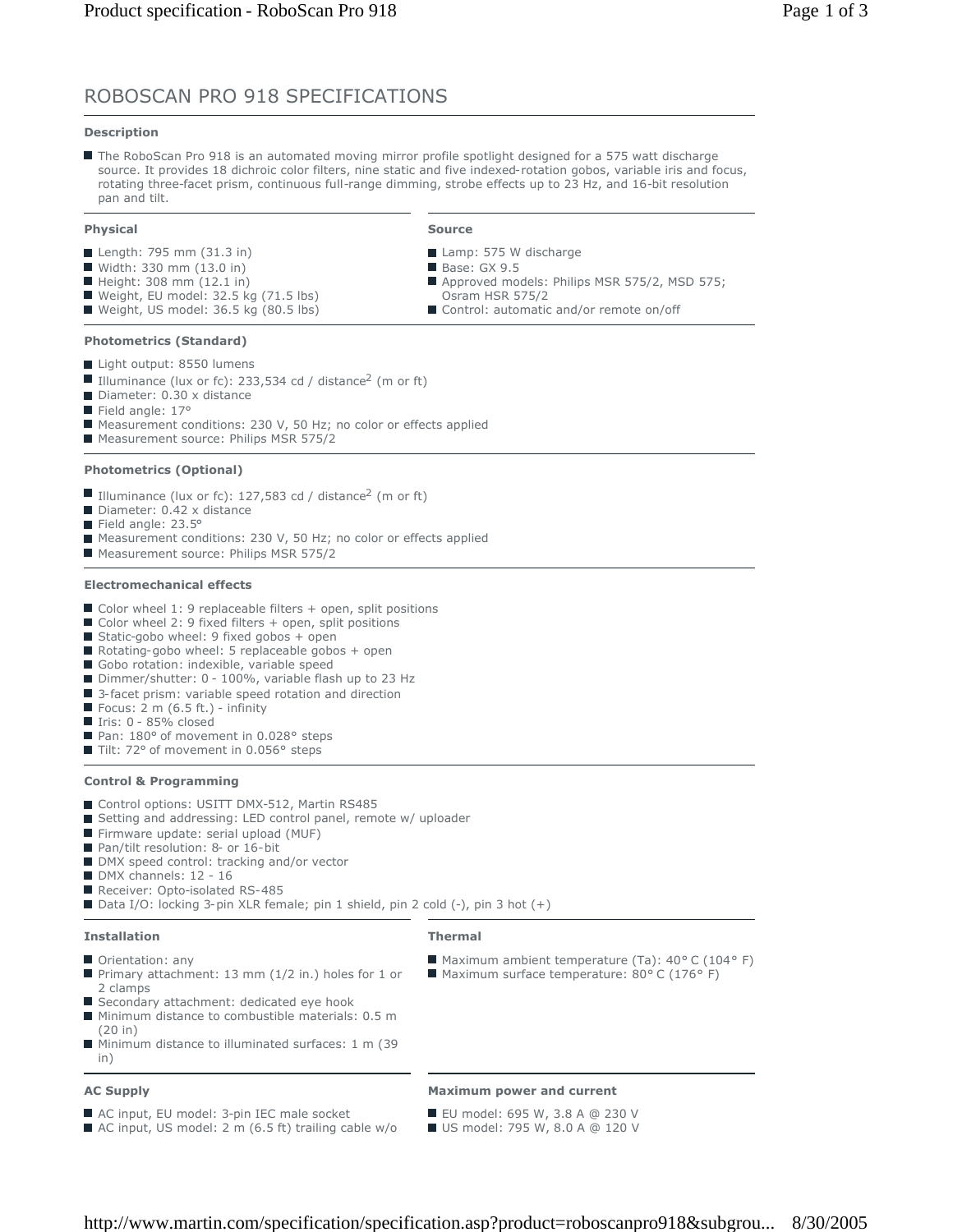# Product specification - RoboScan Pro 918 Page 2 of 3

cord cap

- Wiring options, EU model: 200/230/245 V, 50 Hz; 208/227 V, 60 Hz
- Wiring options, US model: 100/120/230 V, 50/60 Hz; 245 V, 50 Hz

# **Design standards**

- EU EMC: EN 50 081-1, EN 50 082-1
- EU safety: EN 60598-1, EN 60598-2-17
- Canadian safety: CSA C22.2 NO 166
- US safety: ANSI/UL 1573

# **Ordering information**

- RoboScan Pro 918 EU: 90115000
- RoboScan Pro 918 US: 90115100
- RoboScan Pro 918 EU for flight case: 90115001
- RoboScan Pro 918 US for flight case: 90115101
- RoboScan Pro 918 EU, 23.5°: 90115040
- RoboScan Pro 918 US, 23.5°: 90115140
- RoboScan Pro 918 EU, white: 90115032 RoboScan Pro 918 US, white: 90115132

# **Accessories**

- **MP-2 Uploader: 90758420**
- Single unit flight case: 91505006
- Double unit flight case: 91505007
- G-clamp: 91602003
- Half-coupler clamp: 91602005
- Frost filter for MAC 500/RS 918, assembled: 91611003

#### **Gobos**

- Diameter: 27.9 mm + 0.0 / 0.3 mm (1.098 in. + 0.000 / 0.012 in.)
- Maximum image diameter: 23 mm (0.905 in.)
- Thickness: 1.1 to 4 mm (0.043 to 0.157 in.)
- Glass type: high-temperature Borofloat or better
- Glass coating: dichroic or enhanced aluminum Metal type: aluminum (steel ok for short-term use)

# **Included items**

- Mains cable (EU model): 3 m, IEC 3-pin, 11501013
- Extra gobos for Pro 918: 55115046
- XLR cable: 5 m, black, 3-pin, 11820008
- User manual: 35000053

## **Sample project specification**

# **General**

The luminaire shall be an automated moving-mirror profile spotlight employing a 575 watt light source. The luminaire shall be the Martin RoboScan Pro 918.

# **Mechanical effects**

The luminaire shall have two color wheels, each with nine positions for dichroic glass color filters and an open position. The filters on one of the wheels shall be replaceable. The wheels shall overlap to provide 100 possible full-color combinations. The wheels shall rotate continuously clockwise and counterclockwise and shall be positionable between filters. The luminaire shall have one wheel with nine static gobos and one wheel with five rotating positions for user-selectable glass or metal gobos. The rotating positions shall turn continuously clockwise and counterclockwise at variable speed, be indexible to 256 positions, and shall accommodate gobos 27.9 mm (1.098 in.) in diameter. The gobo wheels shall overlap to provide combined pattern effects, and the luminaire shall be capable of focusing either gobo image at a distance of 2 meters (6.5 ft.) to infinity. The luminaire shall have an iris that reduces the beam width 85 percent, and it shall have a three-facet prism that rotates clockwise and counterclockwise at variable speed. The luminaire shall be prepared for an optional frost filter that may be installed in lieu of the prism. The luminaire shall have a mechanical dimmer system to vary the intensity of the light output from 0 to 100 percent in 256 steps. The dimmer shall be capable of generating stroboscopic effects at speeds up to 23 flashes per second. The mirror shall pan through a range of 180° and tilt through a range of 72°.

# **Control**

The luminaire shall respond to command signals conforming to either the USITT DMX512 (1990) standard or the Martin RS485 standard. User-selected software settings shall be adjustable via an onboard control panel with LED display or via data cabling with a remote control unit. The luminaire shall have two locking 3-pole XLR connectors for serial data transfer.

# **Performance**

# **Construction**

- Housing: steel, aluminum, and molded plastic
- Colors: black or white
- Metal finish: electrostatic powder coating
- Protection factor: IP 20